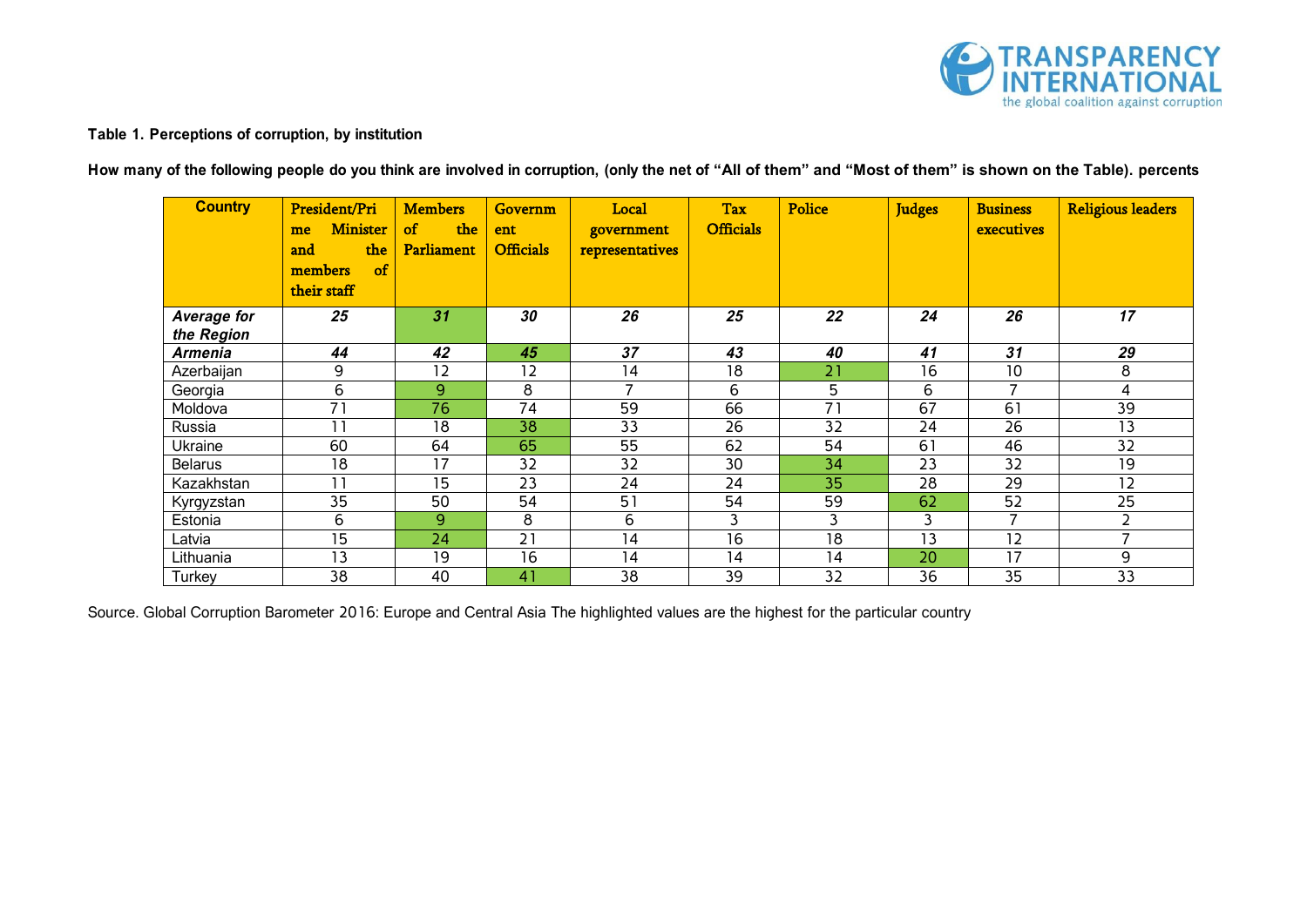**Table 2. Number of those, who have paid bribe, give a gift, or do a favor for at least one of the 8 services he/she received in the past 12 months** 

| <b>Armenia</b> | 24% |
|----------------|-----|
| Azerbaijan     | 38% |
| Georgia        | 7%  |
| Moldova        | 42% |
| Russia         | 34% |
| Ukraine        | 38% |
| <b>Belarus</b> | 20% |
| Kazakhstan     | 29% |
| Kyrgyzstan     | 38% |
| Estonia        | 5%  |
| Latvia         | 15% |
| Lithuania      | 24% |
| Turkey         | 18% |

Source. Global Corruption Barometer 2016: Europe and Central Asia The numbers are calculated for those respondents, who had contact with the mentioned services and paid bribe to at least one of them.

**Table 3. How is the government handling the fight against corruption?**

|                               | <b>Badly</b> | Well | Don't know or refusal |
|-------------------------------|--------------|------|-----------------------|
| <b>Average for the Region</b> | 53%          | 23%  | 23%                   |
| <b>Armenia</b>                | 65%          | 14%  | 21%                   |
| Azerbaijan                    | 15%          | 24%  | 61%                   |
| Georgia                       | 41%          | 26%  | 33%                   |
| Moldova                       | 84%          | 7%   | 9%                    |
| Russia                        | 52%          | 18%  | 30%                   |
| Ukraine                       | 86%          | 10%  | 4%                    |
| <b>Belarus</b>                | 45%          | 28%  | 27%                   |
| Kazakhstan                    | 46%          | 37%  | 17%                   |
| Kyrgyzstan                    | 57%          | 31%  | 12%                   |
| Estonia                       | 38%          | 25%  | 37%                   |
| Latvia                        | 61%          | 6%   | 33%                   |
| Lithuania                     | 71%          | 13%  | 16%                   |
| Turkey                        | 41%          | 41%  | 18%                   |

Source. Global Corruption Barometer 2016: Europe and Central Asia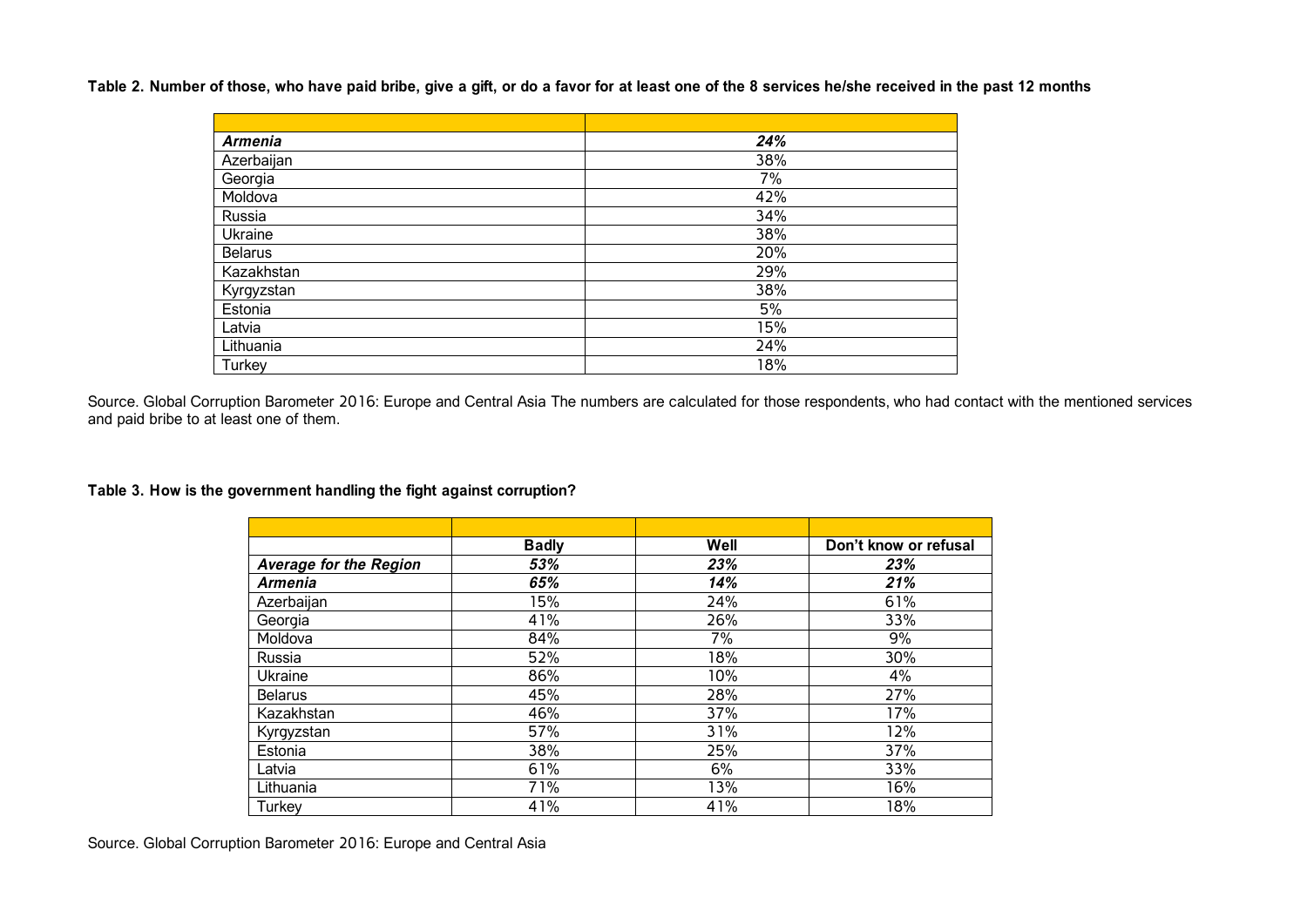**Table 4. Percentage of those respondents who mentioned corruption as one of the three most important problems facing his/her country**

|                | Corruption as one of<br>the three most<br>important problems<br>facing the country |
|----------------|------------------------------------------------------------------------------------|
| Armenia        | 37%                                                                                |
| Azerbaijan     | 21%                                                                                |
| Georgia        | 12%                                                                                |
| Moldova        | 67%                                                                                |
| Russia         | 39%                                                                                |
| Ukraine        | 56%                                                                                |
| <b>Belarus</b> | 14%                                                                                |
| Kazakhstan     | 37%                                                                                |
| Kyrgyzstan     | 47%                                                                                |
| Estonia        | 25%                                                                                |
| Latvia         | 35%                                                                                |
| Lithuania      | 54%                                                                                |
| Turkey         | 22%                                                                                |

Source. Global Corruption Barometer 2016: Europe and Central Asia

**Table 5. In your opinion, do the wealthy have too much influence?**

|                               | Net disagree | <b>Net agree</b> | Don't know |
|-------------------------------|--------------|------------------|------------|
| <b>Average for the Region</b> | 32%          | 57%              | 11%        |
| <b>Armenia</b>                | 26%          | 66%              | 8%         |
| Azerbaijan                    | 44%          | 43%              | 13%        |
| Georgia                       | 39%          | 48%              | 13%        |
| Moldova                       | 41%          | 45%              | 14%        |
| Russia                        | 33%          | 57%              | 10%        |
| Ukraine                       | 48%          | 50%              | 2%         |
| <b>Belarus</b>                | 64%          | 29%              | 7%         |
| Kazakhstan                    | 52%          | 45%              | 3%         |
| Kyrgyzstan                    | 61%          | 37%              | 2%         |
| Estonia                       | 33%          | 59%              | 8%         |
| Latvia                        | 19%          | 73%              | 8%         |
| Lithuania                     | 17%          | 70%              | 13%        |
| Turkey                        | 38%          | 45%              | 17%        |

Source. Global Corruption Barometer 2016: Europe and Central Asia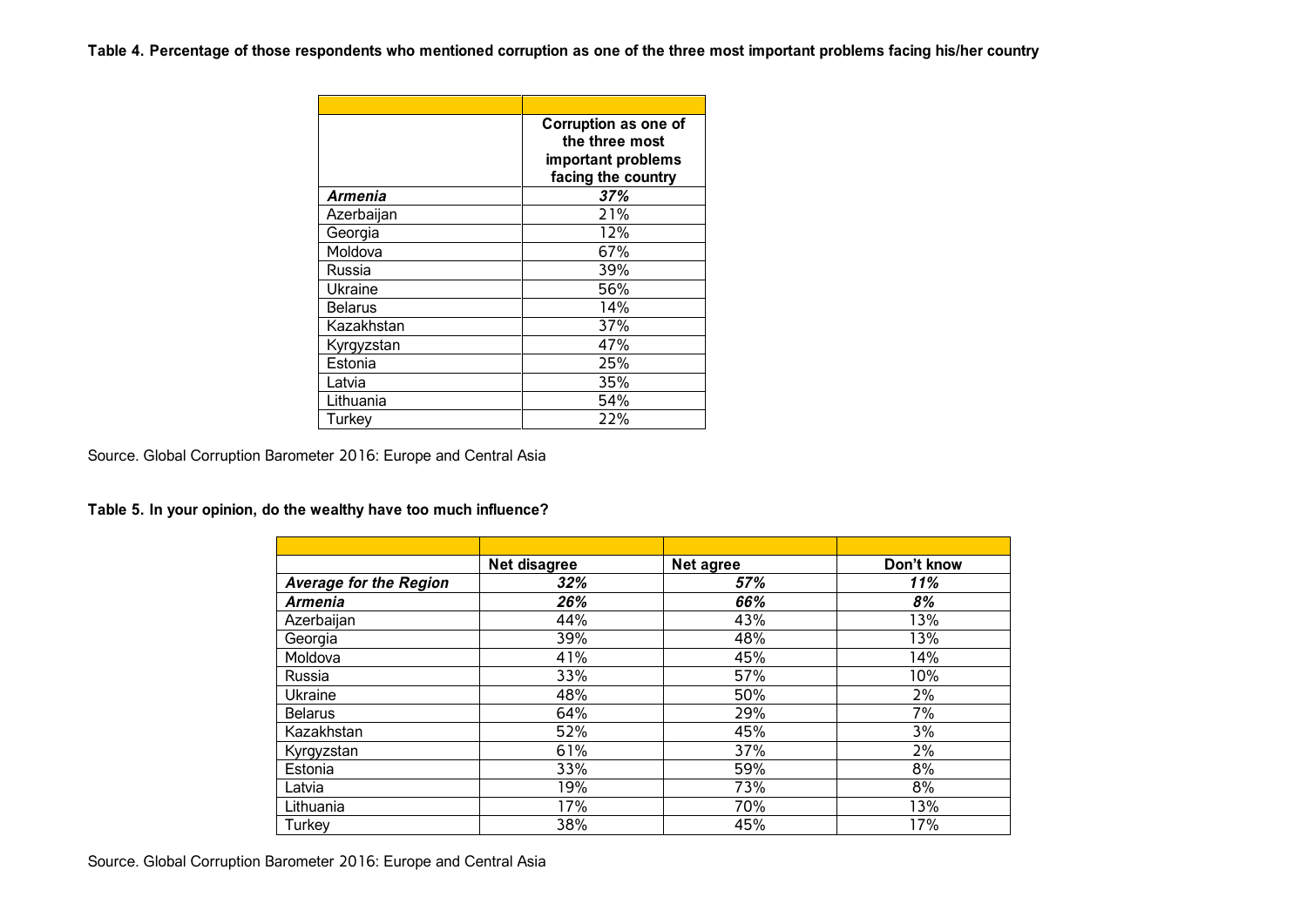# **Table 6. Can ordinary people make difference in the fight against corruption?**

|                               | <b>Net agree</b> | Net disagree | Don't know or refusal |
|-------------------------------|------------------|--------------|-----------------------|
| <b>Average for the Region</b> | 43%              | 34%          | 7%                    |
| <b>Armenia</b>                | 29%              | 63%          | 1%                    |
| Azerbaijan                    | 33%              | 24%          | 26%                   |
| Georgia                       | 45%              | 29%          | 14%                   |
| Moldova                       | 38%              | 29%          | 10%                   |
| Russia                        | 21%              | 42%          | 11%                   |
| Ukraine                       | 64%              | 30%          | 2%                    |
| <b>Belarus</b>                | 10%              | 53%          | 13%                   |
| Kazakhstan                    | 27%              | 34%          | 14%                   |
| Kyrgyzstan                    | 49%              | 28%          | 4%                    |
| Estonia                       | 52%              | 25%          | 8%                    |
| Latvia                        | 31%              | 53%          | 6%                    |
| Lithuania                     | 26%              | 55%          | 3%                    |
| Turkey                        | 60%              | 12%          | 6%                    |

Source. Global Corruption Barometer 2016: Europe and Central Asia The numbers for the "Neither agree nor disagree" responses are not brought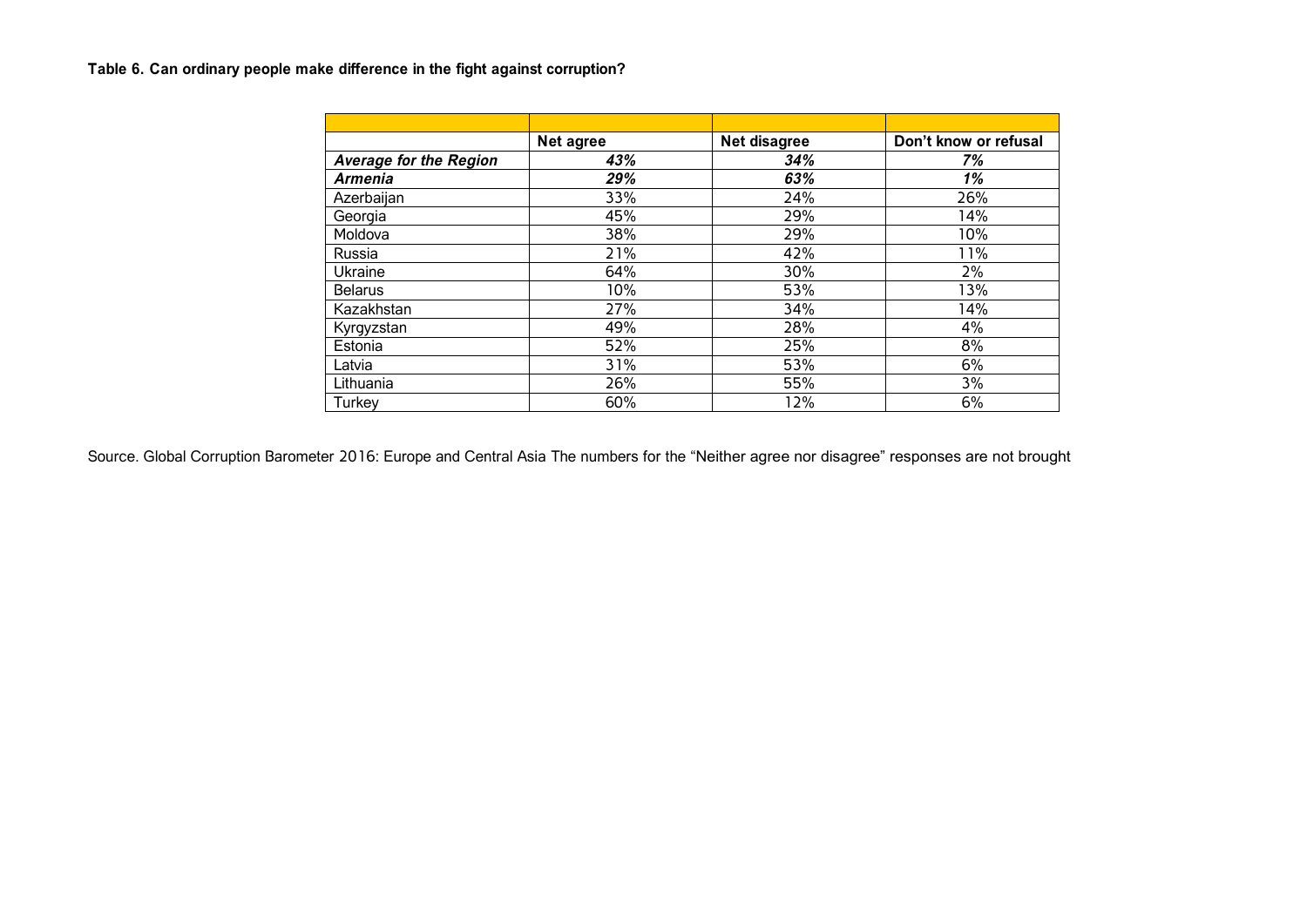## **Table 7. What is the most effective thing you can do to fight corruption?**

|                               | Any of the mentioned<br>peaceful means | <b>Nothing</b> |
|-------------------------------|----------------------------------------|----------------|
| <b>Average for the Region</b> | 61%                                    | 27%            |
| <b>Armenia</b>                | 34%                                    | 52%            |
| Azerbaijan                    | 37%                                    | 23%            |
| Georgia                       | 57%                                    | 30%            |
| Moldova                       | 66%                                    | 27%            |
| Russia                        | 57%                                    | 33%            |
| Ukraine                       | 57%                                    | 35%            |
| <b>Belarus</b>                | 47%                                    | 50%            |
| Kazakhstan                    | 48%                                    | 43%            |
| Kyrgyzstan                    | 55%                                    | 42%            |
| Estonia                       | 61%                                    | 26%            |
| Latvia                        | 60%                                    | 28%            |
| Lithuania                     | 62%                                    | 31%            |
| Turkey                        | 74%                                    | 7%             |

Source. Global Corruption Barometer 2016: Europe and Central Asia The total percent is not equal to 100%, because the numbers of responses to the options "Not applicable", "Don't know" and "Refusal" are not included.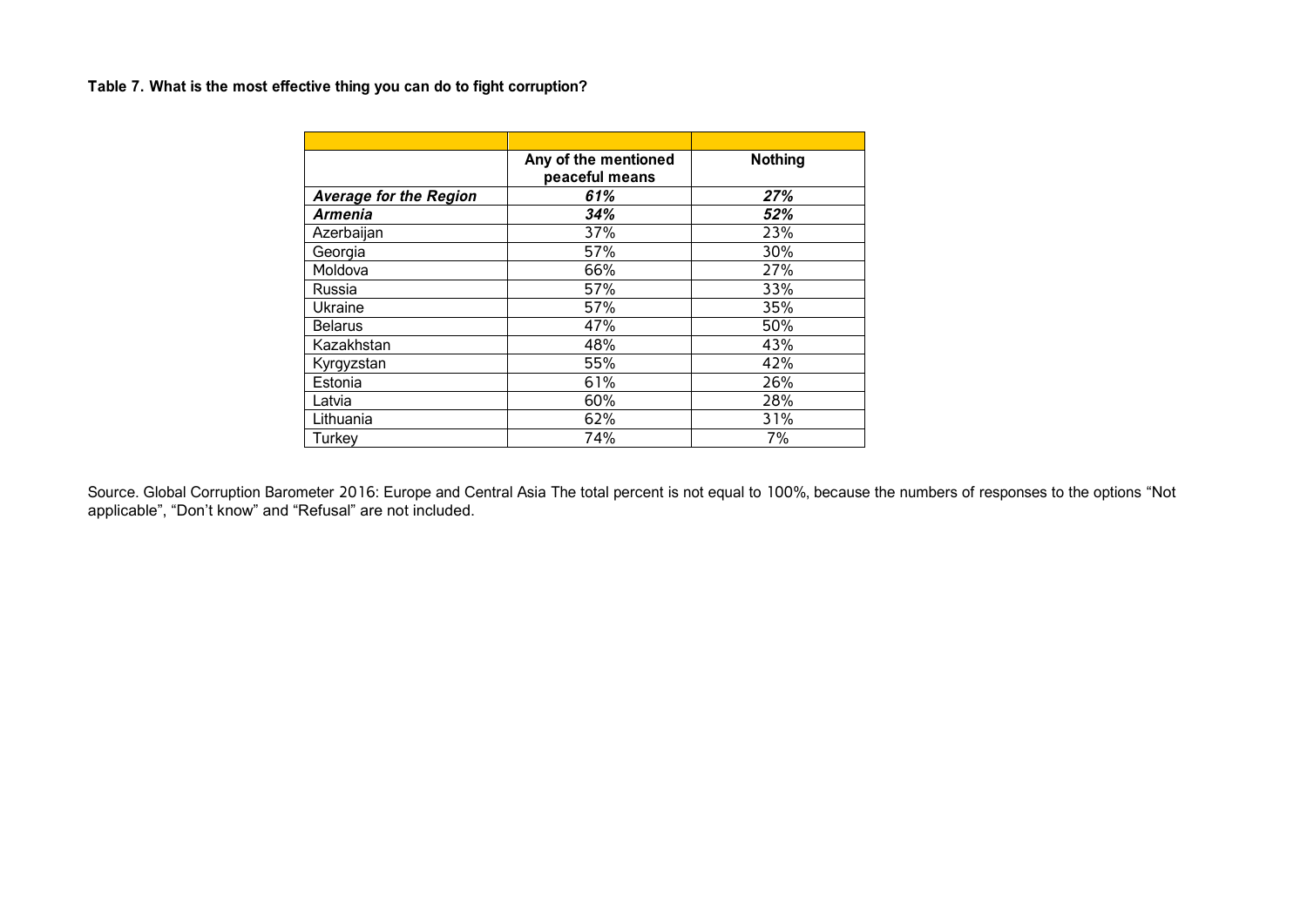#### **Table 8. Reporting corruption**

|                               | Yes | <b>No</b> |
|-------------------------------|-----|-----------|
| <b>Average for the Region</b> | 50% | 23%       |
| <b>Armenia</b>                | 24% | 67%       |
| Azerbaijan                    | 43% | 18%       |
| Georgia                       | 38% | 35%       |
| Moldova                       | 37% | 29%       |
| Russia                        | 18% | 37%       |
| Ukraine                       | 16% | 41%       |
| <b>Belarus</b>                | 10% | 50%       |
| Kazakhstan                    | 33% | 28%       |
| Kyrgyzstan                    | 45% | 22%       |
| Estonia                       | 48% | 23%       |
| Latvia                        | 49% | 31%       |
| Lithuania                     | 37% | 34%       |
| Turkey                        | 61% | 11%       |

Source. Global Corruption Barometer 2016: Europe and Central Asia The total percent is not equal to 100%, because the numbers of responses to the options "Neither disagree nor agree", "Don't know" and "Refusal" are not included.

#### **Table 9. What is the main reason for not reporting corruption?**

|                               | <b>People are</b><br>afraid of the<br><b>consequences</b> | <b>Nothing will be done</b> | <b>Corruption is</b><br>difficult to prove |
|-------------------------------|-----------------------------------------------------------|-----------------------------|--------------------------------------------|
| <b>Average for the Region</b> | 30%                                                       | 12%                         | 14%                                        |
| <b>Armenia</b>                | 41%                                                       | 23%                         | 3%                                         |
| Azerbaijan                    | 14%                                                       | 15%                         | 12%                                        |
| Georgia                       | 29%                                                       | 7%                          | 14%                                        |
| Moldova                       | 39%                                                       | 15%                         | 11%                                        |
| Russia                        | 17%                                                       | 16%                         | 14%                                        |
| Ukraine                       | 14%                                                       | 16%                         | 14%                                        |
| <b>Belarus</b>                | 20%                                                       | 15%                         | 9%                                         |
| Kazakhstan                    | 28%                                                       | 13%                         | 14%                                        |
| Kyrgyzstan                    | 31%                                                       | 11%                         | 14%                                        |
| Estonia                       | 29%                                                       | 11%                         | 15%                                        |
| Latvia                        | 10%                                                       | 14%                         | 12%                                        |
| Lithuania                     | 34%                                                       | 14%                         | 21%                                        |
| Turkey                        | 19%                                                       | 7%                          | 14%                                        |

Source. Global Corruption Barometer 2016: Europe and Central Asia Only the numbers for the most frequently given responses are shown on the table.